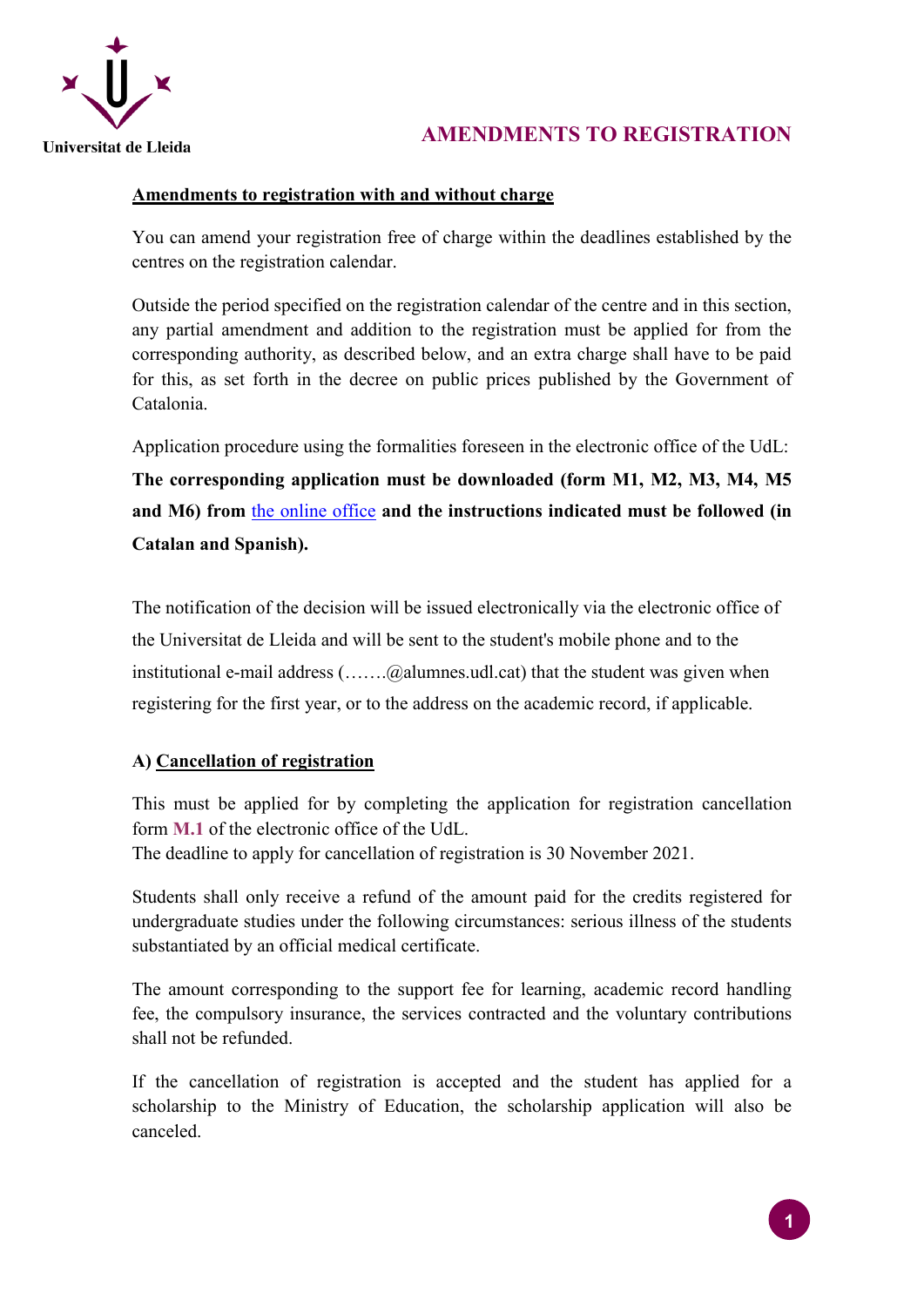Cancellation will not be accepted if the amounts corresponding to overdue bills have not been paid, except under the circumstance set out above. In the event of a single-payment registration, if cancellation is applied for after the due date of the bill and before 14 November, the non-teaching fees and 40% of the credits must be paid; if the application is submitted between 15 and 27 November, the non-teaching fees and 70% of the credits must be paid. If the student has paid for registration in full, the proportional amount will be refunded. In any event, the amount corresponding to non-teaching services must always be paid.

In cases of duly substantiated exceptional situations, the application for overall cancellation of registration may be accepted outside the deadline indicated, provided the full registration fee has been paid.

The manager shall resolve the cancellation of registration. An appeal may be lodged against their decision before the rector within one month from the day following notification.

The Office of the General Manager will be able to cancel registration in those substantiated exceptional cases in which cancellation is compensated by a new registration at the UdL; such compensation shall not be applicable to the academic record handling fee or learning support fees paid in the cancelled registration.

### **B) Amendment of personal data and bank details**

Beyond the established deadlines to make amendments, students must fill in form **M.2** of the electronic office, as soon as the student realises the mistake.

### **C) Amendment to the application for registration**

Beyond the established deadlines to make amendments, students must fill in form **M.3** of the electronic office of the UdL.

Only the partial amount of the registration fee will be refunded when it is due to reasons attributed to the UdL or in the following cases:

- Suppression of approved subjects
- Recognition of credits
- Grant
- "With distinction" not applied

- Discounts not applied for which the student met the conditions prior to the beginning of the academic activity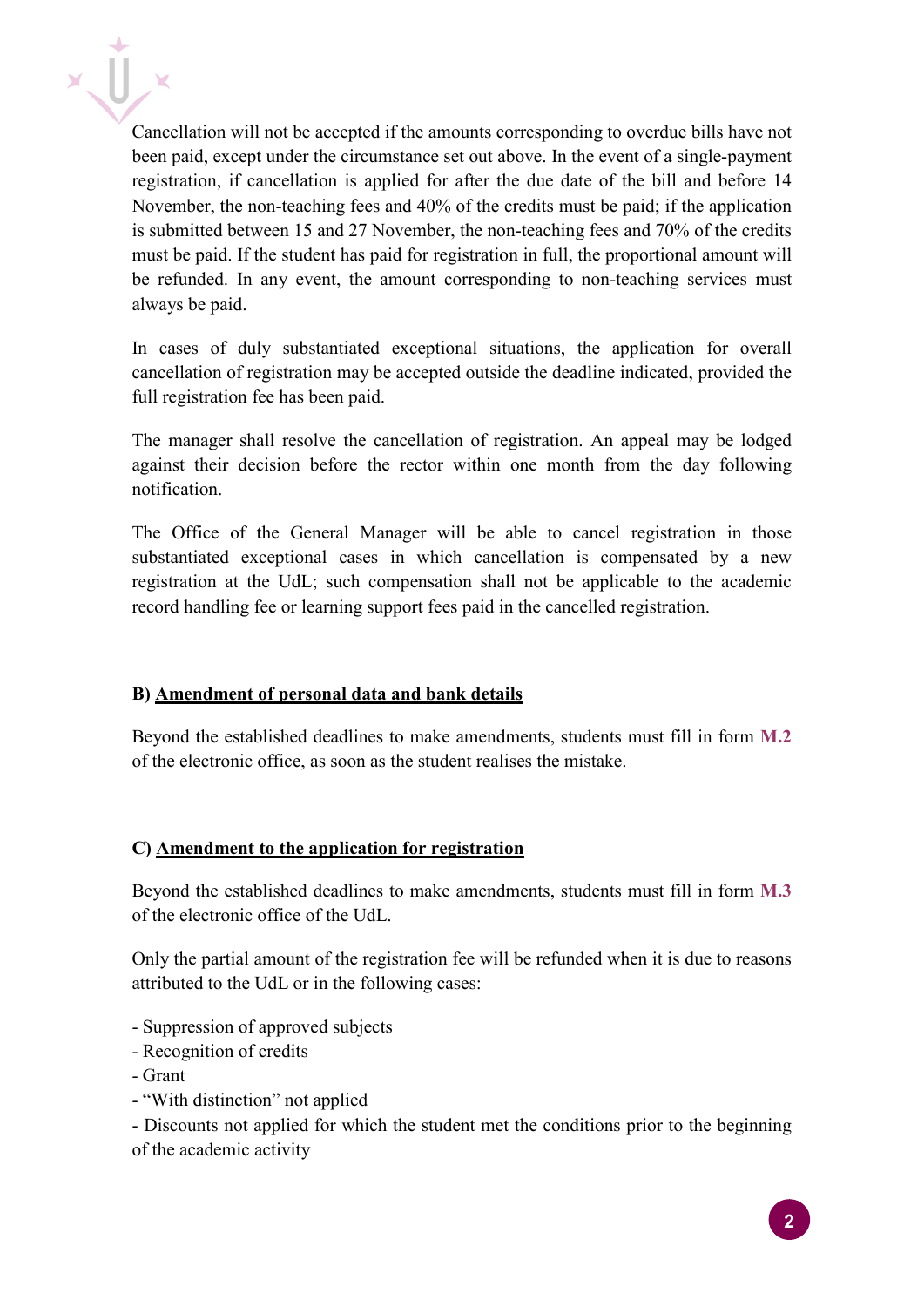The amounts corresponding to the support fee for learning and to the UdL, the compulsory insurance, contracted services and voluntary contributions shall not be refunded.

The dean or the director of the centre shall resolve these applications. They can also resolve requests about the exceptional situations that may arise in relation to the master's thesis and external placements (and, if they involve a refund of the amount of these credits, they will have to issue a report justifying the exceptional nature thereof).

An appeal may be lodged against their decision before the rector within one month from the day following notification.

### **D) Withdrawal from subjects**

Students must fill in form **M.4** of the electronic office of the UdL.

Deadlines to apply for withdrawal:

- First semester subjects: 4 November 2021
- Annual subjects: 14 December 2021
- Second semester subjects: 9 March 2022

### **Students cannot withdraw from registered basic and compulsory subjects corresponding to previous years**.

The dean or the director of the centre shall resolve the applications. An appeal may be lodged against their decision before the rector within one month from the day following notification.

In this case, withdrawal from subjects shall not entail a refund of the amount paid, but it shall not be counted for the purposes of a surcharge for following years.

#### **E) Addition to registration**

Students must fill in form **M.5** of the electronic office of the UdL.

Payment shall be made by means of a single direct debit order.

If payment is not made for this addition, none of the registration shall be effective.

No addition will be granted if any registration bill is pending payment.